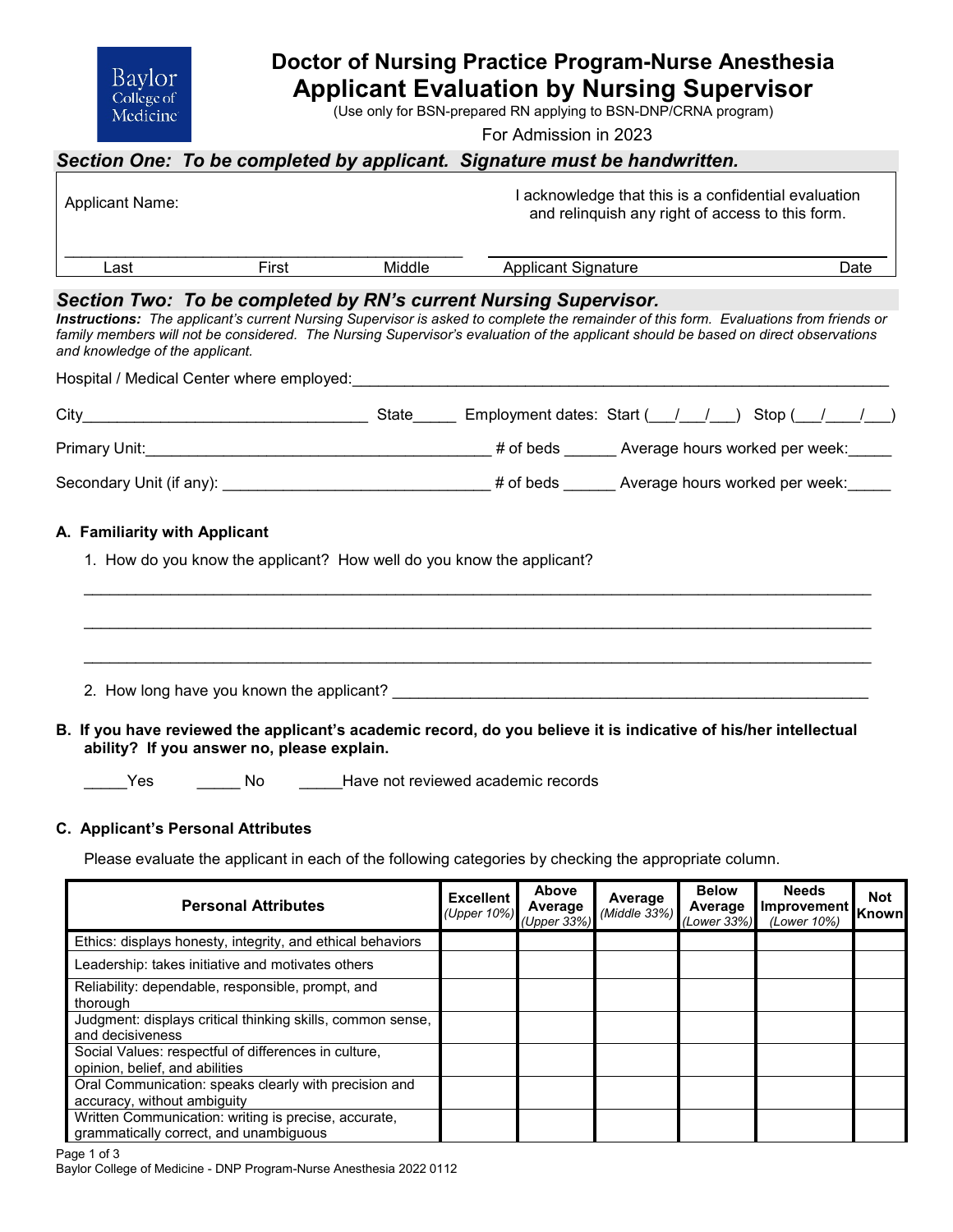| <b>Personal Attributes (continued)</b>                                                                                                | <b>Excellent</b><br>(Upper 10%) (Upper 33%) | Above<br>Average | Average<br>$(Middle 33%)$ (Lower 33%) | <b>Below</b><br>Average | <b>Needs</b><br>Improvement Known<br>(Lower 10%) | <b>Not</b> |
|---------------------------------------------------------------------------------------------------------------------------------------|---------------------------------------------|------------------|---------------------------------------|-------------------------|--------------------------------------------------|------------|
| Interpersonal Relations: considerate, sensitive, tactful in<br>response to others, able to get along well with peers and<br>superiors |                                             |                  |                                       |                         |                                                  |            |
| Adaptability: reacts well to stress, is poised and<br>controlled                                                                      |                                             |                  |                                       |                         |                                                  |            |
| Emotional Maturity: has self-control and positive self-<br>image, can accept criticism                                                |                                             |                  |                                       |                         |                                                  |            |
| Motivation: good attitude toward work and enthusiasm for<br>learning                                                                  |                                             |                  |                                       |                         |                                                  |            |
| Intellectual Ability                                                                                                                  |                                             |                  |                                       |                         |                                                  |            |
| <b>Clinical Nursing Acumen</b>                                                                                                        |                                             |                  |                                       |                         |                                                  |            |

# **D. Applicant's Clinical Experience**

Please evaluate the applicant with respect to the following clinical procedures and skills by checking the appropriate columns. The Admissions Committee is seeking information about the applicant regarding their critical care nursing experience, and the level of competence that they possess. It is not expected that applicants will possess, or be an expert in, every procedure or skill listed below.

| <b>Nursing Procedures / Skills</b>                               |  | <b>Frequency of Experience</b> |                      |                  |  | <b>Level of Competence</b> |  |              |  |
|------------------------------------------------------------------|--|--------------------------------|----------------------|------------------|--|----------------------------|--|--------------|--|
|                                                                  |  |                                | Daily Weekly Monthly | Rarely/<br>Never |  | Expert Competent Novice    |  | Not<br>Known |  |
| Arterial pressure monitoring (e.g. radial)                       |  |                                |                      |                  |  |                            |  |              |  |
| Venous pressure monitoring (e.g. CVP)                            |  |                                |                      |                  |  |                            |  |              |  |
| Pulmonary artery pressure monitoring                             |  |                                |                      |                  |  |                            |  |              |  |
| Invasive cardiac output/index determination                      |  |                                |                      |                  |  |                            |  |              |  |
| Intracranial pressure monitoring                                 |  |                                |                      |                  |  |                            |  |              |  |
| IV administration / titration of vasoactive and inotropic agents |  |                                |                      |                  |  |                            |  |              |  |
| Function as Code Blue Team leader                                |  |                                |                      |                  |  |                            |  |              |  |
| Function as Code Blue Team member                                |  |                                |                      |                  |  |                            |  |              |  |
| Emergency drug administration                                    |  |                                |                      |                  |  |                            |  |              |  |
| <b>Fluid resuscitation</b>                                       |  |                                |                      |                  |  |                            |  |              |  |
| Mechanical ventilation                                           |  |                                |                      |                  |  |                            |  |              |  |
| Arterial blood gas interpretation                                |  |                                |                      |                  |  |                            |  |              |  |
| Basic dysrhythmia interpretation                                 |  |                                |                      |                  |  |                            |  |              |  |
| 12-lead ECG interpretation                                       |  |                                |                      |                  |  |                            |  |              |  |
| Temporary transvenous/epicardial pacemaker                       |  |                                |                      |                  |  |                            |  |              |  |
| Cardioversion / Defibrillation                                   |  |                                |                      |                  |  |                            |  |              |  |
| Transcutaneous (e.g. external) pacemaker                         |  |                                |                      |                  |  |                            |  |              |  |
| IV antidysrhythmic agents                                        |  |                                |                      |                  |  |                            |  |              |  |
| IV thrombolytic agents                                           |  |                                |                      |                  |  |                            |  |              |  |
| Chest tubes (e.g. mediastinal, pleural)                          |  |                                |                      |                  |  |                            |  |              |  |
| Extracorporeal membrane oxygenation                              |  |                                |                      |                  |  |                            |  |              |  |
| Intra-aortic balloon pump                                        |  |                                |                      |                  |  |                            |  |              |  |
| Ventricular assist device                                        |  |                                |                      |                  |  |                            |  |              |  |
| Hemofiltration/dialysis (e.g. CA-VHD, CV-VHD)                    |  |                                |                      |                  |  |                            |  |              |  |